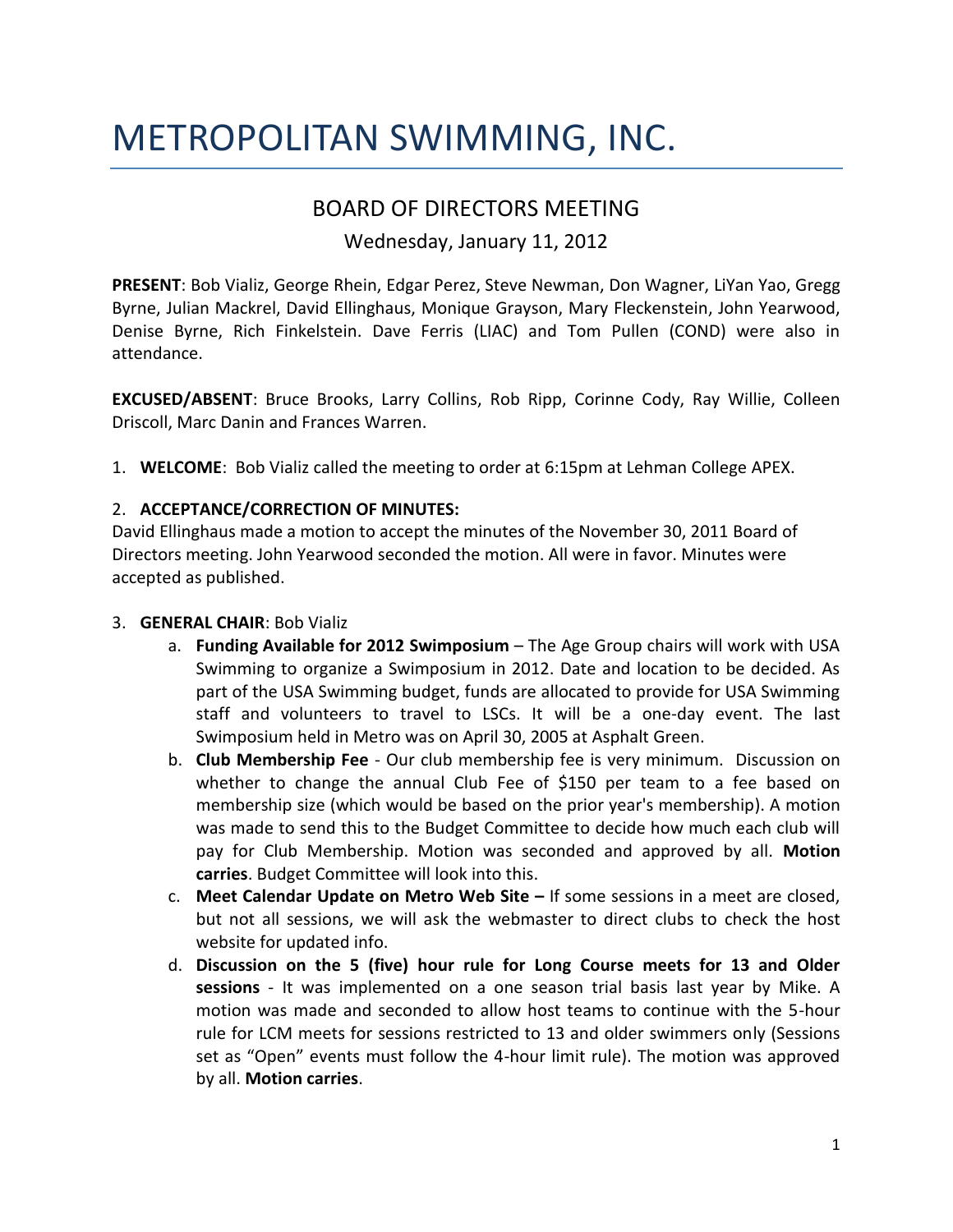#### 4. **SENIOR CHAIR**: Don Wagner

- a. **Training Trip** A motion to approve \$20,000 to take a Metro All-Star Team to a Training Trip to Deerfield Beach, Florida, was made and seconded. The All-Star would be for about 20 swimmers selected on Power Points. The trip would take place April 11 to 15, 2012. After discussion, all were in favor. **Motion carries**.
- b. **Condors NCAA Format Invitational** The Condors are requesting a change to their NCAA Meet, which is overbooked. They have created a Plan A (adding a time trial session to accommodate those that will be cut from the prelim session) and Plan B (involves creating an additional session as a "B" flight that would consist of those that would have otherwise been cut. "B" flight participants would be eligible to qualify for finals). This change would allow them to accommodate all currently entered swimmers. Discussion followed on the method of cutting/accepting entries based on their posted meet information. Decision will be made once all votes are in.

#### 5. **TREASURER REPORT**: Corinne Cody/George Rhein

Corinne was unable to attend the meeting. George Rhein went over the Profit and Loss report which was available. From September 1, 2011 to January 8, 2012: Income  $$206,361.66$  -Expenses \$47,419.63. The Balance Sheet was also available

#### **6. BUDGET:**

Dave Ferris came in front of the Board to give a report on the Budget Subcommittee Meeting that took place on January 7, 2012:

- a. **Club Excellence Program** this program should be reinstated and information posted on the Metro Web Site as soon as possible. Dave made a motion to change the existing Club Achievement performance grants to the new USA Swimming Top 10 national rankings for ages 11-18.
- b. **Budget Sub-Committee –** will evaluate and implement and be responsible for the proper operation of the Metro Club Achievement Program. It will also evaluate on a yearly basis the travel stipend program and report budget adjustments. This subcommittee will report to the Metropolitan Administrative Vice Chairman.
- c. **2010 Program –** motion to look back at the 2010 program.
- d. **Surcharge & Funds –**
	- i. Based upon the current need and peer reviews, the committee suggests funding travel stipends by immediately raising the surcharge for the Junior Olympics to \$5.00 per athlete and raising the surcharge for Senior Mets to \$10.00 per athlete.
	- ii. In addition, Metro would form three funds as follows: General Fund; Age Group Travel Fund; Senior Travel Fund

#### 7. **HALL OF FAME**:

- a. **Nomination Procedure** We need more responses and more involvement from all.
- b. **Display at Lehman**  A motion to allow the HOF Committee to spend what is needed and work with Marty Zwiren (Lehman College APEX) to decide on the best site for